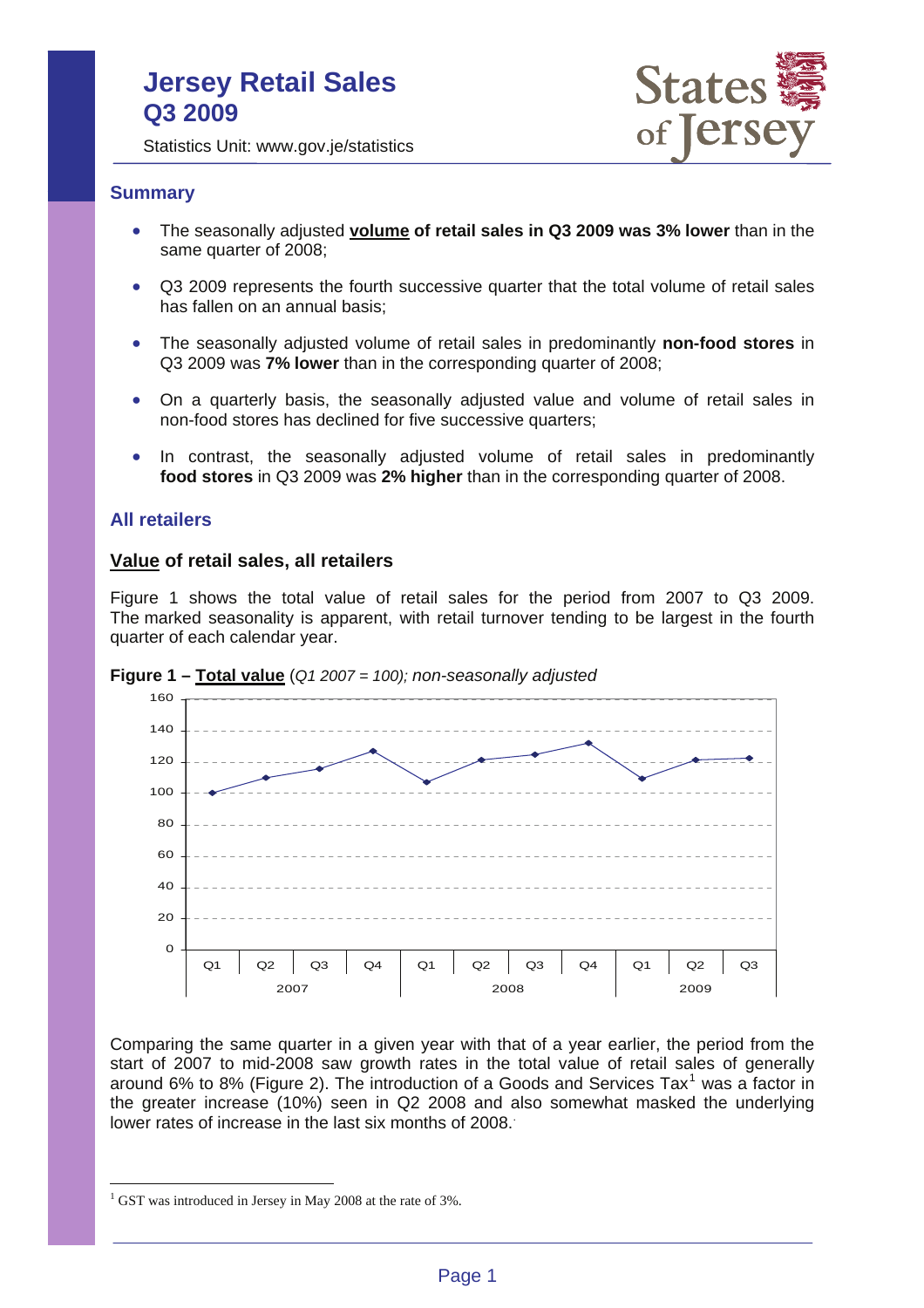The second quarter of 2009 saw total value decline on an annual basis (-1%) whilst Q3 2009 saw a larger decline of -3%.



**Figure 2 – Total Value: annual percentage change** <sup>2</sup> ; *seasonally adjusted* 

### **Volume of retail sales, all retailers**

The volume series is derived from the value series by use of deflators which removes the effect of price changes<sup>3</sup>. The deflators used are a weighted combination<sup>4</sup> of the relevant section level indices of the Retail Prices Index (RPI).

Comparing the same quarter with that of a year earlier, the period from early 2007 to mid-2008 saw annual growth rates in the volume of retail sales of around 6% (Figure 3). The third quarter of 2008 represented a turning point in the rate of growth, recording a lower annual increase of 1%. Subsequent quarters have seen total volume decrease on an annual basis, with Q3 2009 recording a fall of -3%.



**Figure 3 – Total Volume: annual percentage change**; *seasonally adjusted*

 $\overline{a}$  $^2$  Annual percentage changes shown as labels in figures are rounded to the nearest integer.<br>3. A volume index is an overage of the prepartiented changes in the quantities of a apositiod

A volume index is an average of the proportionate changes in the quantities of a specified set of goods between two periods of

time. 4 Following the recent methodological changes incorporated in the Retail Sales publication produced by the UK Office for National Statistics, the price deflators applied are harmonic means of the corresponding RPI section indices.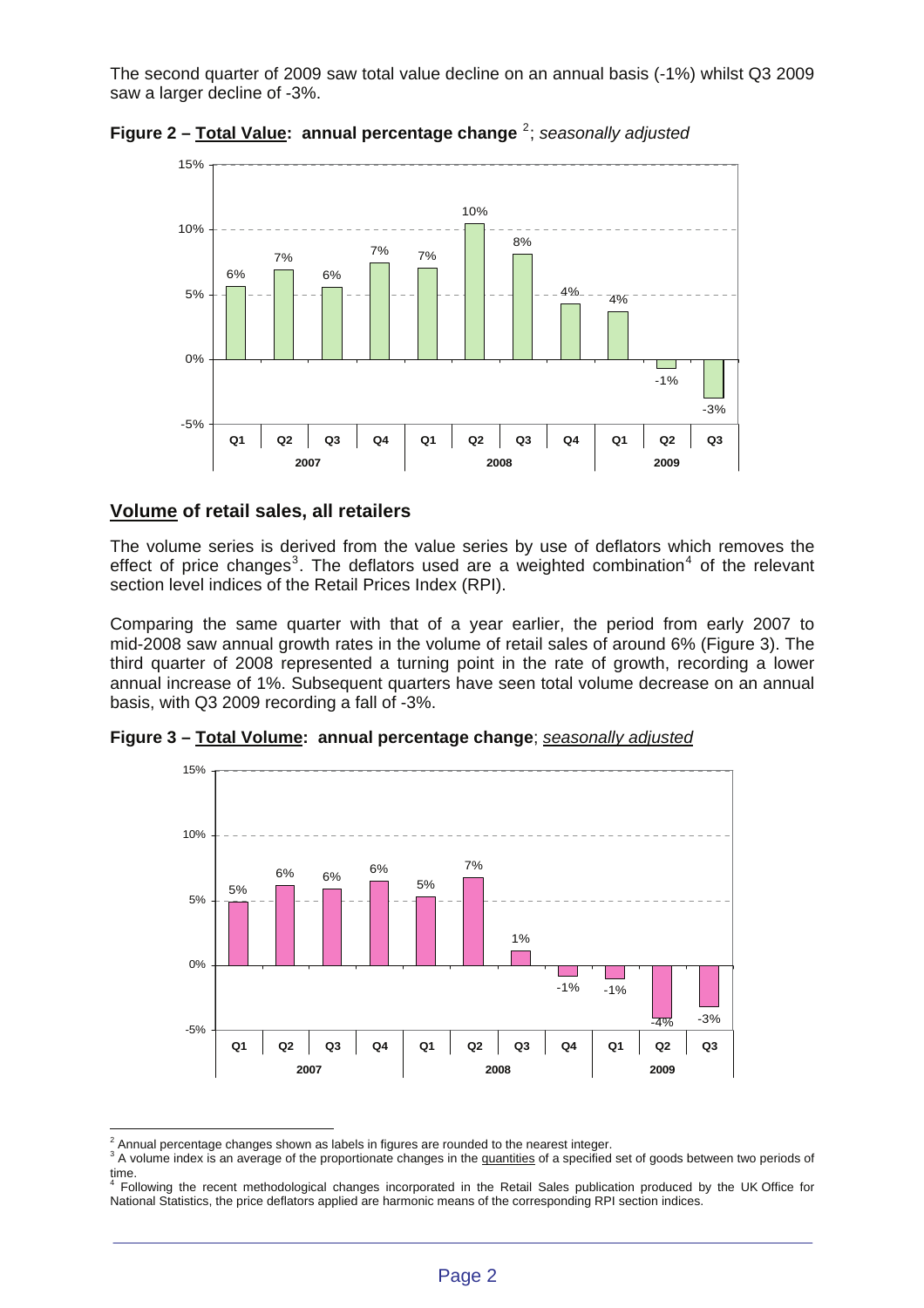# **Sector summaries**

The "Predominantly food" sector is comprised of supermarkets, convenience stores and other small food stores. The "Predominantly non-food" sector is comprised of three sub-categories: Household goods; Textiles, clothing and footwear; and Non-food specialised stores. The survey returns within each sub-category were analysed separately and then aggregated to produce value and volume estimates for each sector.

## **Value of retail sales (seasonally adjusted)**

The value of retail sales in predominantly **food stores** increased throughout the period from 2007 to mid-2009 (Figure 4a). Annual growth rates of between 5% and 10% were seen throughout 2008 and up to Q3 2009.





*s.a. = seasonally adjusted* 

Predominantly **non-food stores** recorded strong growth in the value of retail sales throughout 2007 and up to Q3 2008 (Figure 4b). A lower rate of increase was recorded in Q4 2008 and Q1 2009 (up by 1% on an annual basis), whilst Q2 and Q3 2009 have seen decreases on an annual basis, the total value in Q3 2009 being 8% lower than in Q3 2008.

On a quarterly basis, comparing a given quarter with the previous quarter, the value of retail sales in predominantly non-food stores has declined for five successive quarters since Q2 2008 (see Table A1 in Appendix).

## **Volume of retail sales (seasonally adjusted)**

For predominantly **food stores**, the total volume of retail sales saw small declines on an annual basis over the two-year period 2007 to 2008 (Figure 5a). In contrast, each quarter of 2009 has seen an increase in volume, with Q3 2009 being 2% higher than a year previously.

For predominantly **non-food stores**, the period from early 2007 to mid-2008 saw annual growth in the volume of retail sales of around 10% (Figure 5b). The third quarter of 2008 represents a turning point in the retail sales volume of such stores, with Q3 2008 seeing a lower annual rate of increase (3%). The last four quarters (Q4 2008 to Q3 2009) have recorded decreases in volume, both on an annual and quarterly basis, Q3 2009 being 7% lower on an annual basis.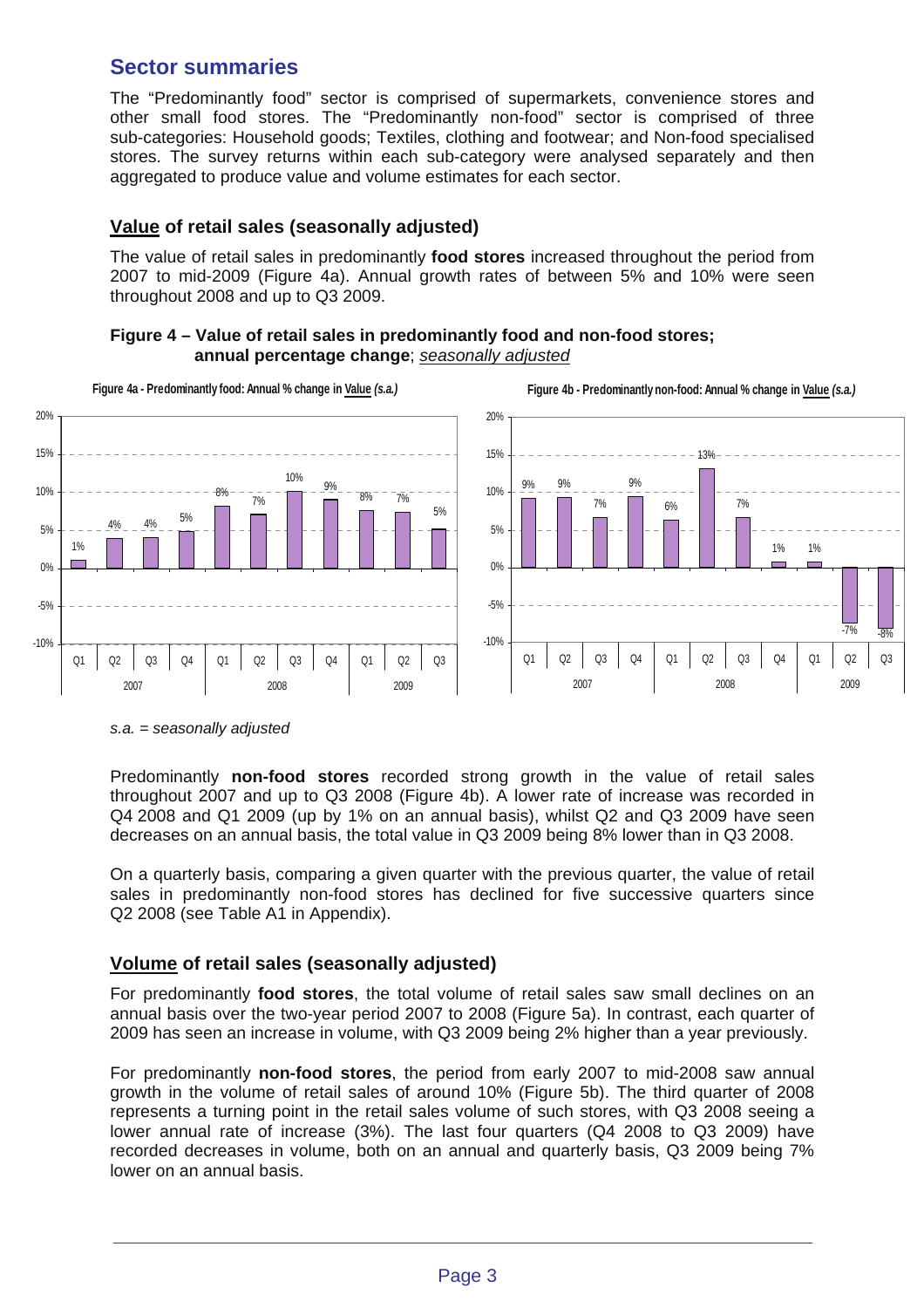#### **Figure 5 – Volume of retail sales in predominantly food and non-food stores; annual percentage change**; *seasonally adjusted*



*s.a. = seasonally adjusted* 

*Statistics Unit* 

*20th January 2010*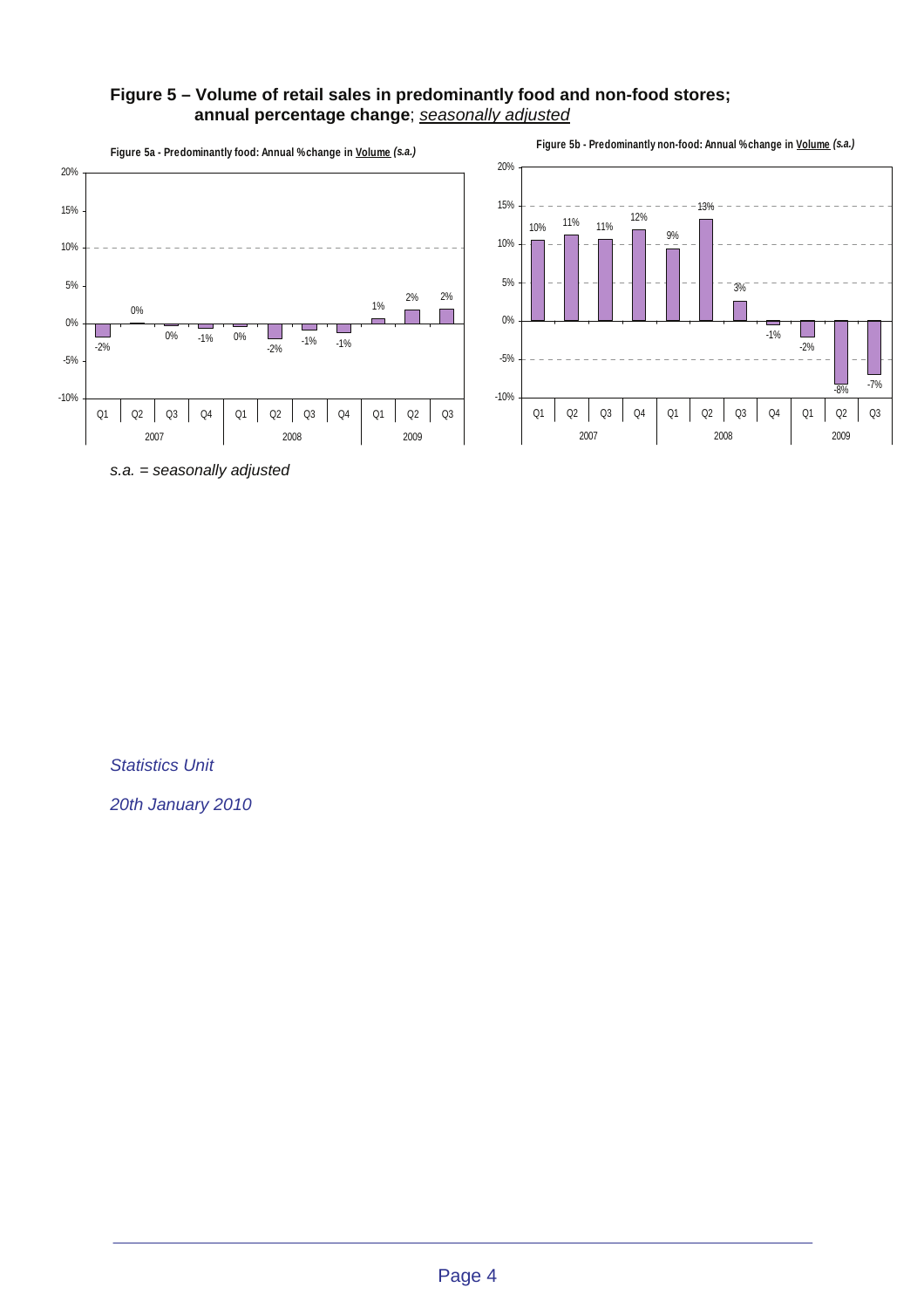## **Appendix**

|             | <b>Non-Seasonally Adjusted</b> |                       |                           | <b>Seasonally Adjusted</b> |                       |                           |
|-------------|--------------------------------|-----------------------|---------------------------|----------------------------|-----------------------|---------------------------|
|             | All<br>Retail                  | Predominantly<br>Food | Predominantly<br>Non-Food | All<br>Retail              | Predominantly<br>Food | Predominantly<br>Non-Food |
| Q1 2005     | 87.6                           | 92.1                  | 84.2                      | 88.0                       | 93.0                  | 84.2                      |
| Q2 2005     | 98.6                           | 102.7                 | 95.6                      | 90.5                       | 95.7                  | 86.7                      |
| Q3 2005     | 101.6                          | 105.1                 | 99.0                      | 90.8                       | 97.3                  | 86.0                      |
| Q4 2007     | 110.0                          | 104.2                 | 114.4                     | 92.8                       | 98.3                  | 88.8                      |
| Q1 2006     | 94.5                           | 98.3                  | 91.6                      | 94.7                       | 98.9                  | 91.6                      |
| Q2 2006     | 102.8                          | 105.4                 | 100.9                     | 94.4                       | 98.5                  | 91.4                      |
| Q3 2006     | 109.8                          | 106.5                 | 112.2                     | 98.2                       | 99.1                  | 97.5                      |
| Q4 2006     | 117.9                          | 105.8                 | 127.0                     | 99.1                       | 99.8                  | 98.5                      |
| Q1 2007     | 100.0                          | 100.0                 | 100.0                     | 100.0                      | 100.0                 | 100.0                     |
| Q2 2007     | 109.8                          | 109.3                 | 110.2                     | 100.9                      | 102.4                 | 99.9                      |
| Q3 2007     | 115.8                          | 110.4                 | 119.8                     | 103.6                      | 103.0                 | 104.1                     |
| Q4 2007     | 127.0                          | 111.1                 | 138.8                     | 106.4                      | 104.7                 | 107.8                     |
| Q1 2008     | 107.3                          | 108.7                 | 106.2                     | 107.1                      | 108.1                 | 106.3                     |
| Q2 2008     | 121.1                          | 116.4                 | 124.6                     | 111.5                      | 109.6                 | 112.9                     |
| Q3 2008     | 124.9                          | 121.2                 | 127.7                     | 112.0                      | 113.5                 | 111.0                     |
| Q4 2008     | 131.9                          | 120.3                 | 140.5                     | 111.0                      | 114.2                 | 108.6                     |
| Q1 2009     | 109.2                          | 118.6                 | 102.3                     | 111.0                      | 116.3                 | 107.0                     |
| Q2 2009 (r) | 121.3                          | 124.1                 | 119.2                     | 110.7                      | 117.7                 | 104.5                     |
| Q3 2009     | 122.3                          | 128.1                 | 117.9                     | 108.7                      | 119.3                 | 101.9                     |

## **Table A1: Value: Non-seasonally adjusted and seasonally adjusted** *(Q1 2007 = 100)*

## **Table A2: Volume: Seasonally Adjusted** *(Q1 2007 = 100)*

|             | <b>All Retail</b> | Predominantly<br>Food | Predominantly<br>Non-Food |
|-------------|-------------------|-----------------------|---------------------------|
| Q1 2005     | 90.1              | 100.2                 | 82.6                      |
| Q2 2005     | 92.1              | 101.0                 | 85.5                      |
| Q3 2005     | 91.9              | 101.3                 | 84.8                      |
| Q4 2007     | 93.3              | 101.3                 | 87.4                      |
| Q1 2006     | 95.3              | 101.8                 | 90.5                      |
| Q2 2006     | 95.1              | 100.7                 | 90.9                      |
| Q3 2006     | 98.4              | 100.4                 | 96.9                      |
| Q4 2006     | 99.2              | 100.3                 | 98.3                      |
| Q1 2007     | 100.0             | 100.0                 | 100.0                     |
| Q2 2007     | 100.9             | 100.8                 | 101.0                     |
| Q3 2007     | 104.2             | 100.2                 | 107.2                     |
| Q4 2007     | 105.6             | 99.7                  | 109.9                     |
| Q1 2008     | 105.3             | 99.7                  | 109.5                     |
| Q2 2008     | 107.7             | 98.8                  | 114.4                     |
| Q3 2008     | 105.4             | 99.2                  | 110.0                     |
| Q4 2008     | 104.7             | 98.5                  | 109.3                     |
| Q1 2009     | 104.2             | 100.3                 | 107.1                     |
| Q2 2009 (r) | 103.3             | 100.5                 | 105.0                     |
| Q3 2009     | 102.0             | 101.1                 | 102.3                     |

(r) revised: some estimates for Q2 2009 shown in Tables A1 and A2 have been revised compared to the previous publication due to the provision of more recent manpower data.